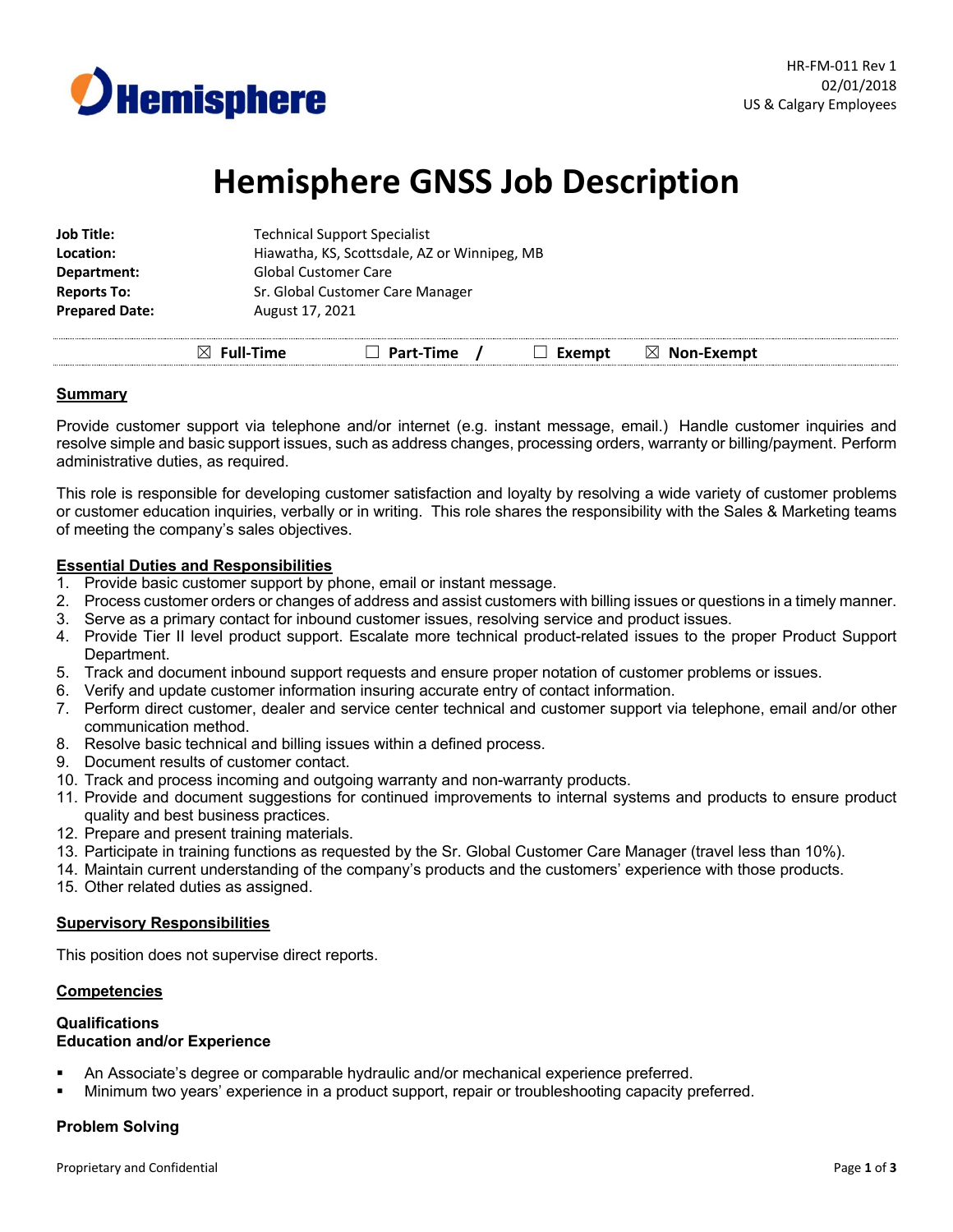

The individual selects from among clear and simple choices based upon previously defined procedures and practices. Established routines and standing instructions vary sufficiently so as to represent somewhat diversified procedures and precedents. While the tasks to be undertaken are proceduralized or have specific precedents established, latitude is permitted because of changing conditions to consider the most appropriate procedure or precedent to follow. However, situations can generally be resolved by making discriminating choices among learned things.

## **Computer Skills**

To perform this job successfully, an individual should have knowledge of:

- § Proficient skill level in Microsoft Office Suite Word, Outlook, PowerPoint and Excel.
- Ability to learn ERP system utilized by Company.
- Internet search processes and research abilities.

### **Certificates, Licenses, Registrations**

§ Valid driver's license

### **Other Skills and Abilities**

#### **Language Skills**

Average verbal and written communication skills. Ability to read and comprehend instructions, correspondence, and memos. Ability to effectively present information in one-on-one and small group situations to customers, clients, and other employees of the company.

#### **Other Qualifications**

- GPS experience or product knowledge highly desirable
- § Basic electronics knowledge
- § Planning, time management, communication, decision-making and organizational skills.
- § Agriculture experience preferred

## **Working Conditions**

#### Physical Demands

Required to stand or sit in one location much of the time in a comfortable indoor location. There is some stooping and lifting or carrying of light material.

### Environmental Conditions

Work is primarily in a climate-controlled office environment.

## **Sensory Demands**

There is a moderate need for sensory attention. There are some events or factors in the environment which require concentrated use of two or more senses periodically, but the demand is not excessive.

**The preceding functions may not be comprehensive in scope regarding work performed by an employee assigned to this position classification. Management reserves the right to add, modify, change or rescind the work assignments of this position. Management also reserves the right to make reasonable accommodations so that a qualified employee(s) can perform the essential functions of the position.**

*I have read and understand the job description. I understand that nothing in this job description restricts management's right to assign or reassign duties and responsibilities to this job at any time.* 

#### **Print Employee Name:**